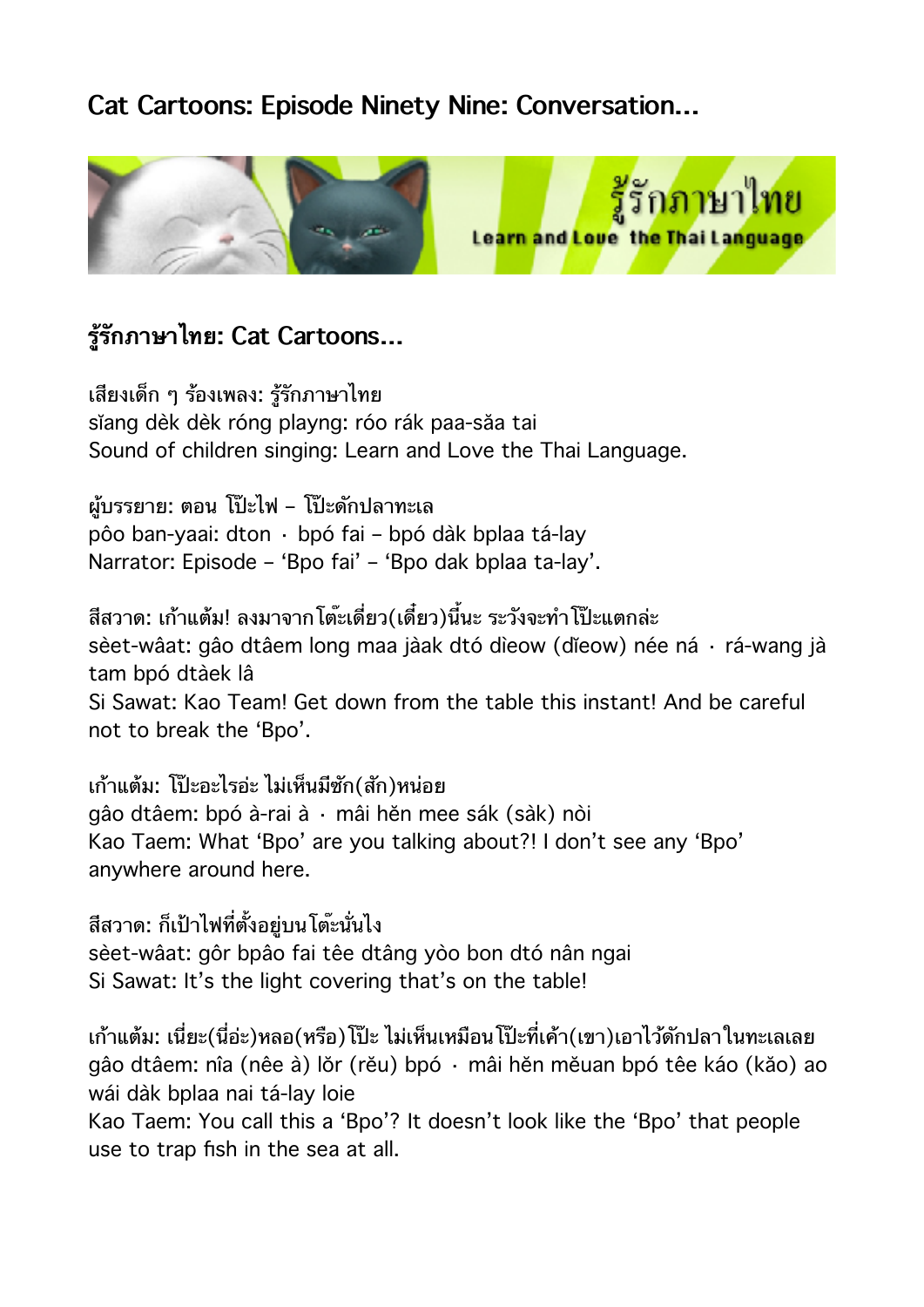้วิเชียรมาศ: แหม ทำเป็นเก่ง ของง่ายๆ ใกล้ตัวไม่รู้จัก ไปรู้จักของที่อยู่ไกลตัวที่ทะเลโน่น wí-chian mâat: hăem · tam bpen gàyng · kŏng ngâai ngâai glâi dtua mâi róo jàk · bpai róo jàk kŏng têe yòo glai dtua têetá-lay nôhn Wi-chian maat: Wow! What a show-off! You don't know the simple things that are around us but you know the thing that's far away in yonder sea.

เกาแตม: สสวาด ชวยบอกหนอยซ(ส) ไหนๆ โปะไฟอยไหน gâo dtâem: sèet-wâat · chûay bòk nòi sêe (sì) năi năi bpó fai yòo năi

Kao Taem: Si Sawat! Pray tell! Where is this 'Bpo fai' you've been talking about?

สีสวาด: ที่ครอบหลอดไฟนี่แหละ เค้า(เขา)เอาไว้บังแสงไฟไม่ให้กระจายออกไป sèet-wâat: têe krôp lòt fai nêe làe · káo (kăo) ao wái bang săeng fai mâi hâi grà jaai òk bpai

Si Sawat: It's the covering for the light bulb. People use it to shade light and not let it diffuse.

เก้าแต้ม: โธ่เอ๊ย เห็นอยู่ทุกวันไม่ยักกะรู้จัก

gâo dtâem: tôh óie · hĕn yòo túk wan mâi yák gà róo jàk Kao Taem: Sheesh! I see it everyday and I don't even know what it is.

้วิเชียรมาศ: แล้วที่รัว่ารัจักล่ะ มันคืออะไร

wí-chian mâat: láew têe róo wâa róo jàk lâ · man keu à-rai Wi-chian maat: Well, what about the thing that you DO know?! What is it?

้เก้าแต้ม: ชั้น(ฉัน)รู้จักแต่โป๊ะดักปลาในทะเล เค้า(เขา)เอาเสาไม้มาปักๆ เพื่อดักจับปลาที่ว่าย เข้าไป

gâo dtâem: chán (chăn) róo jàk dtàe bpó dàk bplaa nai tá-lay · káo (kăo) ao săo mái maa bpàk bpàk · pêua dàk jàpbplaa têe wâai kâo bpai Kao Taem: I only know the 'Bpo dak bplaa' in the sea. People drive stakes into the seabed to form a trap to catch the fish that swim into it.

วิเชียรมาศ: โอ้ย อธิบายอะไรก็ไม่ร้ ไม่เข้าใจเลย โป๊ะดักปลามันมีรปร่างหน้าตายัง ไง(อยางไร)

wí-chian mâat: ôi · à-tí-baai à-rai gôr mâi róo · mâi kâo jai loie · bpó dàk bplaa man mee rôop râang nâa dtaa yang ngai (yàang rai)

Wi-chian maat: Geesh! What kind of explanation is that? I don't get it at all! What does a 'Bpo dak bplaa' look like?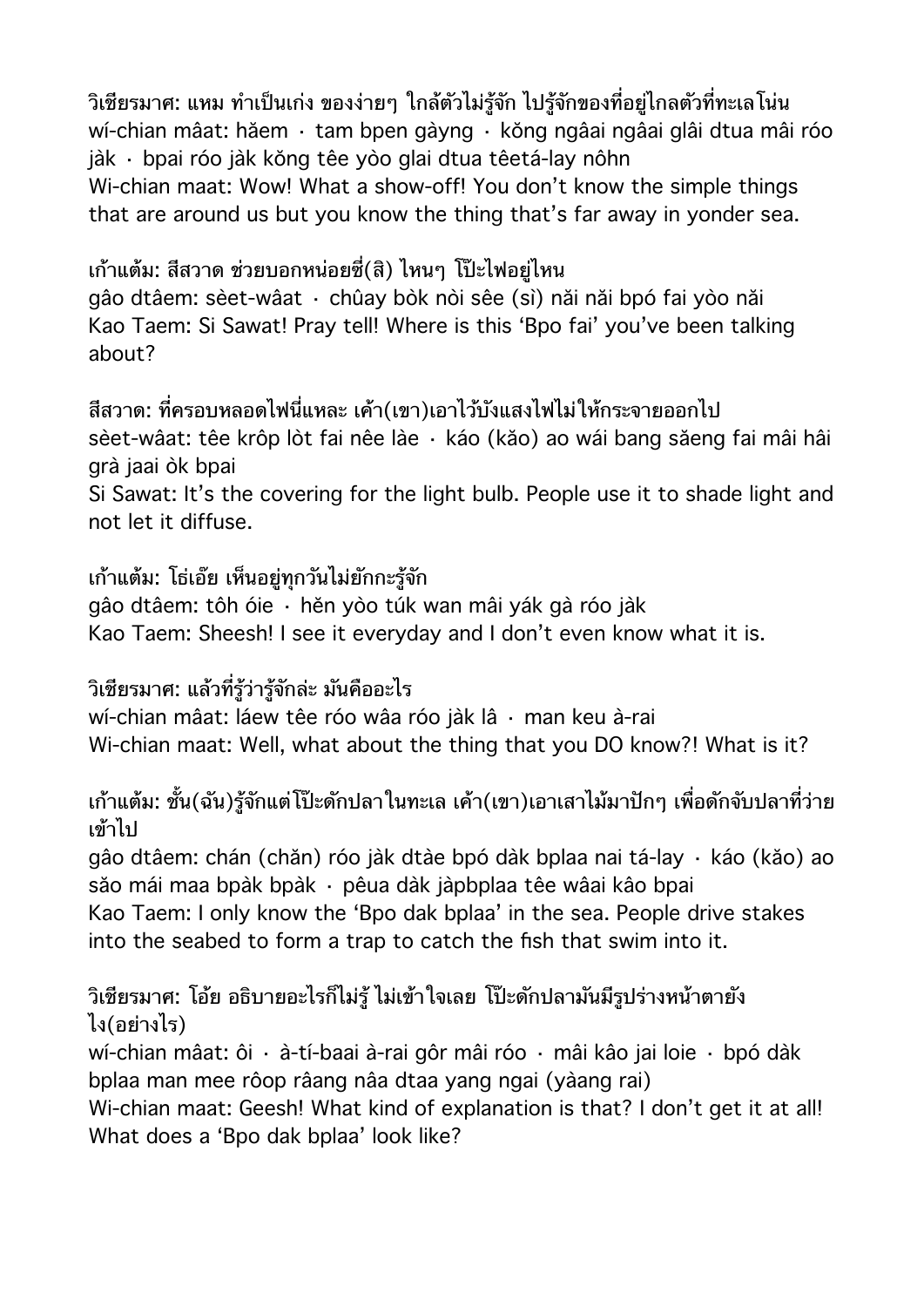ผู้บรรยาย: โป๊ะดักปลา ทำด้วยเสาไม้ปักเป็นวง มีประตูตรงกลาง สองข้างทางเข้าใช้ไม้ปัก เรียงกันออกไปเพื่อให้ปลาว่ายเข้ามาในโป๊ะ โป๊ะไฟ คือ ที่ครอบตะเกียงหรือหลอดไฟเพื่อบัง ลมหรอบงคบแสงไฟ

pôo ban-yaai: bpó dàk bplaa · tam dûay săo mái bpàk bpen wong · mee bprà-dtoo dtrong glaang · sŏng kâang taang kâo chái mái bpàk riang gan òk bpai pêua hâi bplaa wâai kâo maa nai bpó · bpó fai · keu têe krôp dtà-giang rĕu lòt faipêua bang lom rĕu bang-káp săeng fai

Narrator: A 'Bpo dak bplaa' is formed by using wooden stakes to form a circle, with a doorway in the middle. Stakes are driven in in rows along both sides of the entrance to force the fish to swim into the 'Bpo'. A 'Bpo fai' is a covering for a lantern or light bulb to shade or channel the light.

แมวทั้งสามตัว: แล้วพบกันใหม่นะครับบบ (ครับ) maew táng săam dtua: láew póp gan mài ná (kráp) All Three Cats: See you again next time!

เสยงเดก ๆ รองเพลง: รรกภาษาไทย sĭang dèk dèk róng playng: róo rák paa-săa tai Sound of children singing: Learn and Love the Thai Language.

## **Comments…**

A 'Bpo dak bplaa' (โปะดกปลา) is basically a stake trap used for fishing.

A 'Bpo fai' (โปะไฟ) is basically a lampshade.

## **The Cat Cartoon Series…**

Original transcript and translation provided by Sean Harley. Transliterations via T2E [\(thai2english.com](http://thai2english.com/)).